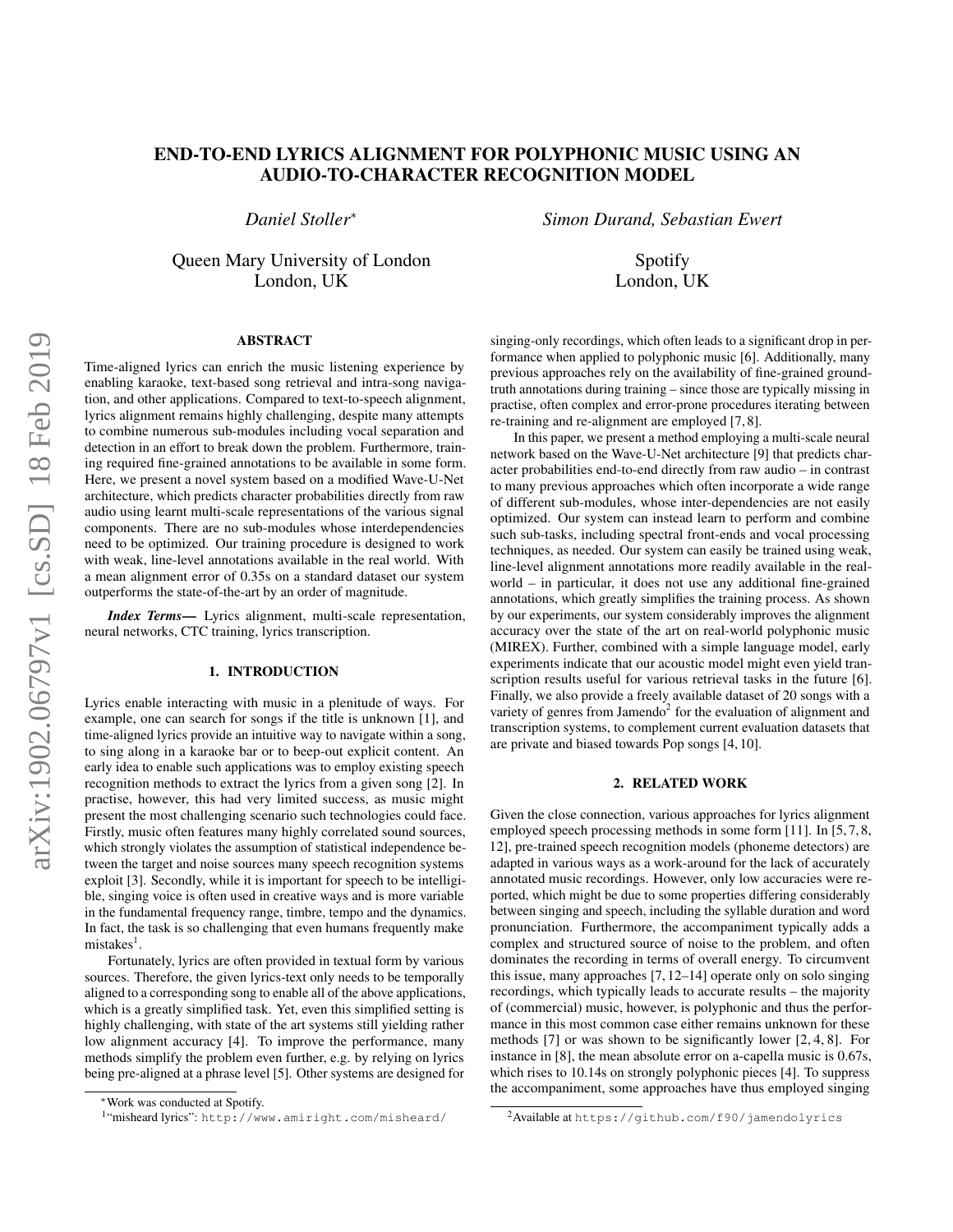voice separation techniques as a pre-processing step [\[2,](#page-4-1) [15,](#page-4-13) [16\]](#page-4-14). However, besides complicating the pipeline, this step so far tended to add separation artifacts that can render a phoneme unrecognizable [\[16\]](#page-4-14), and current state of the art systems require large additional training sets.

Several approaches make additional assumptions to further simplify the problem. For example, the method presented in [\[10\]](#page-4-9) assumes that chord labels are attached to the lyrics and exploits them during the alignment process. Other approaches assume that the lyrics are pre-aligned at a line or phrase level so that the method only needs to refine the alignment within these sections [\[5,](#page-4-4) [14,](#page-4-12) [17\]](#page-4-15). Since music often contains repeated segments, some methods additionally analyze and compare the musical structure in a recording and in corresponding lyrics [\[18,](#page-4-16) [19\]](#page-4-17).

Furthermore, many systems rely on rather complex training or parameter optimization procedures, which can affect the training duration or reliability. For example, the phoneme detectors mentioned above require a fine-grained phoneme labelling during training. As such a dataset is not available for music, the system in [\[8\]](#page-4-7) periodically re-calculates an alignment between the lyrics and recordings in the training dataset (Viterbi forced alignment) and continues a frame-wise training based on the results. This procedure is a variant of Viterbi training [\[20\]](#page-4-18), which was found to accelerate convergence in some cases but which often also led to inferior model performance as the hard-alignment can bias the training towards solutions that generalize less well compared to approaches using soft-alignments (Baum-Welch training) [\[21\]](#page-4-19). Finally, systems often consist of multiple complex stages [\[11,](#page-4-10) [13–](#page-4-20)[15,](#page-4-13) [17\]](#page-4-15), introducing many parameters that are not optimized jointly, so that errors tend to propagate between stages. In contrast, all parameters in our system are trained jointly on polyphonic music, we only require weak alignment annotations on the level of lyrical lines and employ a "soft-alignment" during training to stabilize the model performance.

# 3. PROPOSED METHOD

The central component in our alignment method is an acoustic model which, given a partition of a music recording into short slices of time, defines for each slice a probability distribution over all characters we could observe. More precisely, given a monaural audio signal  $x \in$  $[-1, 1]$ <sup>I</sup> with I input samples, our goal is to estimate probabilities  $P \in [0,1]^{T \times |\hat{\mathcal{C}}|}$  of the characters used in the lyrics. Here, we define  $\mathcal{C} := \{a, b, \dots, z', \cup\}$  as the set of characters our model supports, and  $\hat{\mathcal{C}} := \mathcal{C} \cup \{\epsilon\}$  additionally contains the blank symbol  $\epsilon$ . This symbol will enable us to perform non-linear time-warpings during the subsequent alignment step, as we will see later. Note that each of the T time slices corresponds to  $|I/T|$  samples.

## <span id="page-1-1"></span>3.1. Acoustic model

For the acoustic model  $f_\theta$ , we adapt the architecture of the Wave-U-Net (variant M4) [\[9\]](#page-4-8). The model was originally proposed for singing voice separation and was designed to model highly non-stationary vocals as well as the accompaniment. Inspired by wavelets, it constructs signal representations at multiple time resolutions – which suggests that it can not only model sound sources at different time-frequency resolutions, but also capture low-level phoneme as well as high-level word-based information to inform character-based lyrics prediction.

We adapt the model as shown in Figure [1.](#page-1-0) Similar to the original Wave-U-Net, our network employs a series of blocks combining a 1D-convolution and a downsampling layer, whose receptive field grows exponentially with the number of layers and thus enables an



<span id="page-1-0"></span>Fig. 1. Our proposed lyrics transcription and alignment model adapted from the Wave-U-Net. The CTC loss is applied on lyrical lines fully contained within the output window

efficient translation of low-level into higher level features. However, compared to a regular convolutional network architecture [\[22\]](#page-4-21), we do not stop after reaching the time-resolution required for the output, but continue with further downsampling steps to obtain even higher level features. To yield the desired output, we add upsampling layers, which increase the time resolution again. The model concatenates the output of previous downsampling layers with the input to upsampling layers – this way, the lower layers can focus on representing higher level features and do not need to encode fine-grained information, which is crucial for performance.

Overall, we set the input size to 352243 audio samples (15.97s at 22.05 KHz) and first process them with 12 downsampling blocks. We then use two upsampling blocks resulting in about 20 character probability distributions per second, which enables a temporally precise alignment. We also use a context-aware prediction framework (see [\[9\]](#page-4-8) for additional details) such that the output predictions do not cover the entire input but the centre 225501 samples (10.23s). For song-wise predictions, the model is thus shifted in multiples of 225501 samples across the song, and character predictions are concatenated to a single probability matrix P.

#### 3.2. Marginalising over possible alignments during training

Using frame-level character labels, it would be straightforward to train  $f_\theta$  in a supervised fashion as a classifier, i.e. typically using a cross-entropy loss. Unfortunately, a dataset containing such detailed labels is not available for polyphonic music. To enable the use of weakly aligned lyrics data, the methods in [\[7,](#page-4-6) [8\]](#page-4-7) employ a procedure resembling Viterbi training [\[20\]](#page-4-18), where intermediate models are employed to force-align the lyrics to corresponding audio recordings. Frame-level annotations are then generated from the aligned lyrics. Viterbi training was found to accelerate convergence in some cases [\[20\]](#page-4-18) but can also lead to inferior model performance as the hardalignment tends to bias the training towards solutions that generalize less well, see e.g. [\[21,](#page-4-19) Chapter 6].

The connectionist temporal classification (CTC) [\[23\]](#page-4-22) loss offers an alternative to Viterbi training and is used today in many state of the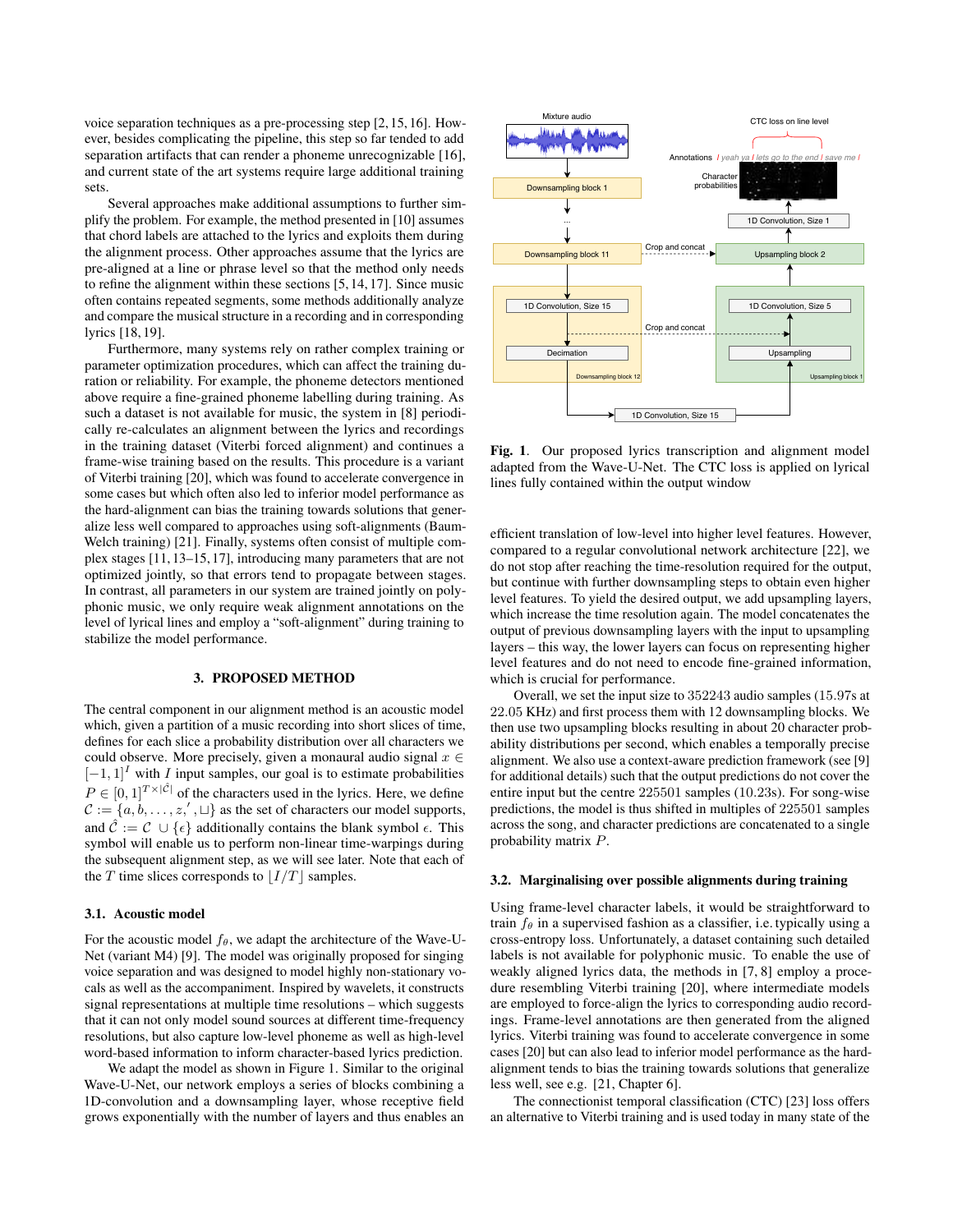art speech recognition systems in some form [\[3\]](#page-4-2). The CTC loss is essentially a simplified version of the forward-backward procedure used to calculate the posterior marginals of the states in a hidden Markov model (HMM) [\[24\]](#page-4-23), and can only be applied to left-to-right (Bakistype) HMMs with uniform transition probabilities [\[24\]](#page-4-23). The CTC loss takes the character probability distributions  $P$  generated by the acoustic model  $f_{\theta}$  to calculate a "soft-alignment" between the time slices in  $P$  and each character in a given target sequence  $y$ , which can be represented as a probability distribution over all possible alignments. Similar to Gaussian mixture model training, we can marginalise over this distribution to obtain the likelihood of the target sequence

<span id="page-2-0"></span>
$$
p(y|x) = \sum_{\hat{y} \in \hat{C}^T, B(\hat{y}) = y} \prod_{t=1}^T P_{t, \hat{y}_t}
$$
 (1)

and use it for maximum likelihood-based training of the acoustic model. The operator  $B(\cdot)$  takes a sequence  $\hat{y} \in \hat{\mathcal{C}}^T$  and removes repeated symbols and blanks, see [\[23\]](#page-4-22) for further algorithmic details. In contrast to Viterbi training that picks the most likely alignment, we marginalize over all possible alignments between  $x$  and  $y$ , using a sum operation instead of a max operation in [\(1\)](#page-2-0).

To use this loss directly, however, the model would need to make predictions for the entire song  $x$ . This creates memory issues in practice due to the long length of the sequences  $x$ , and does not exploit the line-level alignments available. We thus calculate character probabilities for a chunk of audio with a fixed size, and apply the CTC loss with individual lyrical lines as target sequences, using only slices of P corresponding to a time position between the start and end times of the lyrical line.

Using the CTC loss influenced our design choices for the acoustic model in several ways. First, one reason for selecting an output size of 10.23 seconds (compare Section [3.1\)](#page-1-1) is that most lyrical lines fit into such a window, compare also Figure [2](#page-2-1) which shows the distribution of the length of lines in the training set. Second, we use a purely convolutional network (with a large input context) and do not add recurrent connections. This is inspired by the findings in [\[25\]](#page-4-24), where the authors demonstrate that while RNNs in combination with a CTC loss often produce good speech recognition results, they can suffer from low temporal accuracy when used for alignment. The authors argue that the CTC loss does not favour any particular kind of alignment and thus an RNN might learn to wait for more inputs before emitting symbols to reduce the uncertainty. Based on these results, we decided to explore a convolutional architecture and indeed we did not observe a similar behaviour in our experiments.

#### 3.3. Alignment Procedure

Given a music recording  $x$  and corresponding lyrics  $y$ , we employ the trained acoustic model in a procedure resembling Viterbi forcedalignment. As a first step, we pre-process the lyrics by removing all symbols not supported by the acoustic model. Assuming  $x$  contains T time slices, our goal is to find an aligned sequence  $\tilde{y} \in \hat{C}^T$  with maximum probability under the acoustic model predictions  $P$  whose corresponding reduced form  $B(\tilde{y})$  is equal to the given lyrics y. More precisely:

$$
\tilde{y} := \underset{\hat{y} \in \hat{\mathcal{C}}^T, B(\hat{y}) = y}{\arg \max} \prod_{t=1}^T P_{t, \hat{y}_t}
$$
\n(2)

In other words, the alignment is typically encoded by inserting blank symbols  $\epsilon$  into y such that the resulting longer sequence  $\tilde{y}$  runs synchronously to the audio. Relying on dynamic programming, we can compute  $\tilde{y}$  with a time complexity of  $\mathcal{O}(TO)$ , where O is the



<span id="page-2-1"></span>Fig. 2. Histogram of line lengths in the training set (green bars). The blue line shows the relative number of lines that are longer than a given duration. All the lines shorter than the value indicated by the red vertical line are kept, and longer than the value indicated by the black dotted vertical line discarded.

length of y [\[24\]](#page-4-23). As commonly done, the probability products are calculated in the log-domain to avoid numerical instabilities. To prevent the rare case that  $P_{t,c} = 0 \ \forall t \in \{1, \ldots, T\}$  for a symbol  $c \in \mathcal{C}$  appearing in the lyrics, resulting in all alignments  $\hat{v}$  having an assigned probability of zero, we add a small amount of uniformly distributed noise sampled from  $U[10^{-11}, 10^{-10}]$  to all entries in P. Finally, we add a constant delay of 180ms to the alignment, which we chose to optimize performance on a small validation dataset.

## <span id="page-2-3"></span>3.4. Using the Acoustic Model for Transcription

For transcription, we aim to find the most likely output sequence arg max<sub>y</sub>  $p(y|x)$  for a given input x. Since this is not computationally feasible, we approximate the solution by beam search decoding, using a beam width of 1024. Since it is difficult for the acoustic model to learn word spelling in addition to acoustic recognition, we also perform decoding weighted with a tri-gram, word-level language model trained on lyrics text<sup>[3](#page-2-2)</sup>. The language model weight  $\alpha$  and word insertion penalty  $\beta$  are optimised for WER on the *Mauch* dataset [\[10\]](#page-4-9) with a grid search over  $\{0.0, 0.2, \ldots, 2.0\}$ , obtaining  $\alpha = 0.2$  and  $\beta = 0.4$  for evaluation on the Jamendo dataset.

#### 4. EXPERIMENTS

## 4.1. Experimental setup

#### *4.1.1. Dataset*

For training, we use an internal dataset comprised of 44,232 songs with English lyrics and varied Western genres such as Pop, Rock and Hip-Hop. The songs are annotated with start and end times of each lyrical line, and the distribution of their lengths is shown in Figure [2.](#page-2-1) We use 39232 songs for training and 5000 for validation.

We convert all songs to mono signals sampled at 22.05 KHz. For each song, we generate training samples of the required length, 15.97s, by shifting across the input in increments of half of the duration covered by the model's character predictions, determining which lyrical lines start and end within the model's output window, and generating a training sample for each. This is so that all lyrical lines shorter than  $\frac{10.22}{2} = 5.11$  seconds and most up to 10.22 seconds are included, which make up 78.4% and 97.2% percent of all lyrical lines, respectively, as seen in Figure [2.](#page-2-1) If there are no lines overlapping with the output window, an empty label is generated to ensure the model predicts silence by outputting the blank symbol  $\epsilon$  for instrumental sections. The above procedure ensures a mostly uniform sampling from the audio signals and avoids potential model

<span id="page-2-2"></span><sup>3</sup><https://github.com/parlance/ctcdecode>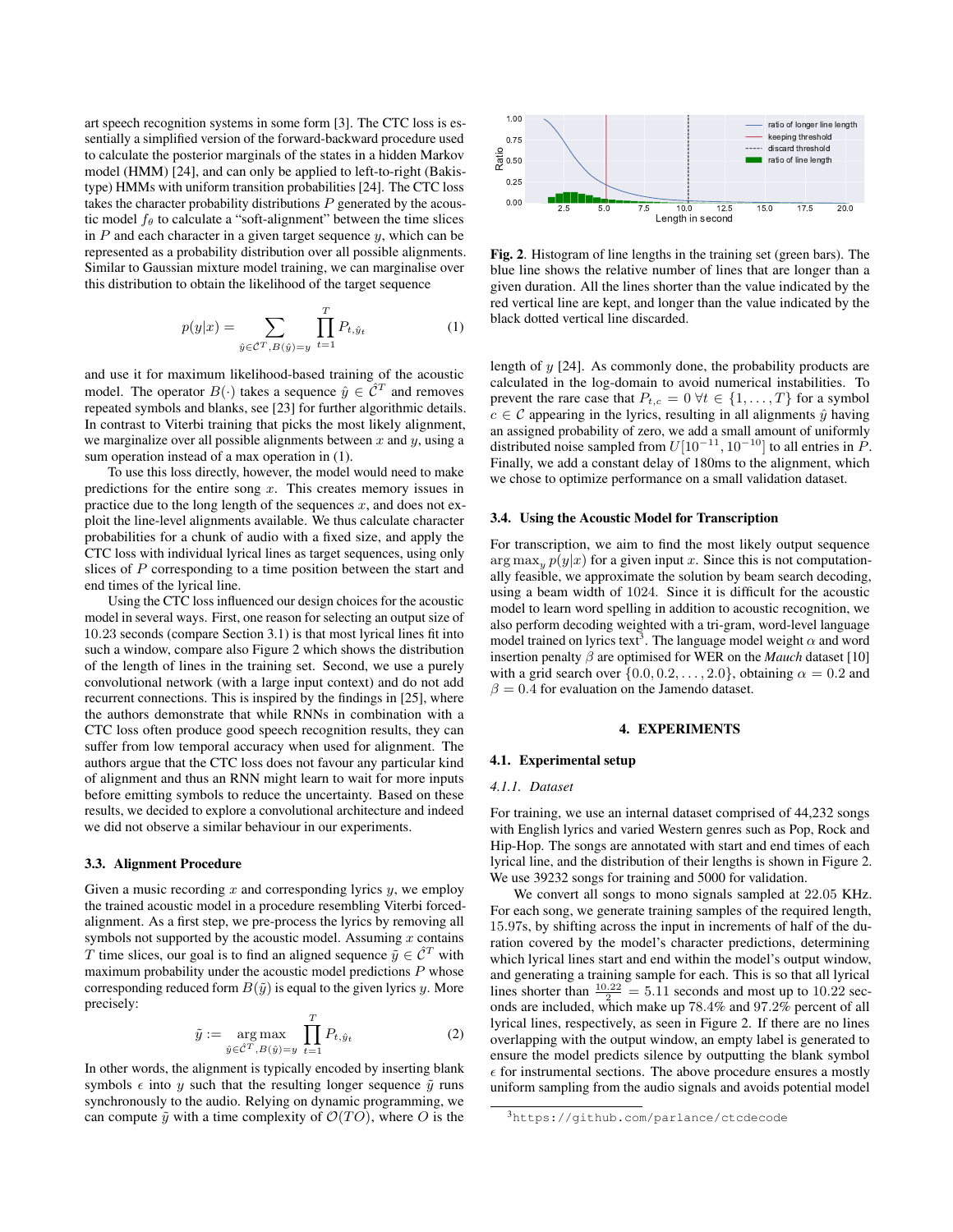|             |     | Jamendo |      |     |                                      |              |              |
|-------------|-----|---------|------|-----|--------------------------------------|--------------|--------------|
| Metric      |     |         |      |     | AK1 AK2 AK3 DMS1 DMS2 Ours           |              | Ours         |
| AE.<br>Perc | 8.5 | 2.4     | 15.4 | 3.8 | 17.70 22.23 9.03 14.91 11.64<br>13.8 | 0.35<br>77.2 | 0.82<br>70.4 |

<span id="page-3-1"></span>Table 1. Alignment accuracy compared to systems evaluated for MIREX 2017 [\[4\]](#page-4-3) and on our Jamendo dataset (see Section [4.2\)](#page-3-0).

biases with audio examples synchronised to lyrical lines. Since we restrict our model's output vocabulary to the English alphabet (only lower-case), a whitespace and an apostrophe, we convert our lyrics labels to lower-case and remove other unsupported symbols.

## *4.1.2. Training procedure*

We optimise the CTC loss using the ADAM Optimiser (learning rate  $10^{-4}$ ,  $\beta_1 = 0.9$ ,  $\beta_2 = 0.999$ ,  $\epsilon = 10^{-8}$ ) and a batch size of 32. Every 10,000 iterations, we compute the training loss averaged over the last 10,000 iterations. After 6 successive times without improvement, we reduce the learning rate to  $10^{-5}$ , and continue training, again until we do not see improvement 6 times. Finally, we select the model with the best performance on the validation set. The training time was 25 hours using 4 NVIDIA Tesla P100 GPUs.

# <span id="page-3-0"></span>4.2. Alignment Results

We evaluated our alignment system on the *Mauch* dataset [\[10\]](#page-4-9). Since it was also used in the MIREX 2017 lyrics alignment challenge, we can compare our results with all approaches submitted to the challenge (see Table [1\)](#page-3-1). *AE* is the mean absolute deviation in seconds from the predicted to the true word start times, averaged over songs, and *Perc* the average percentage of time in a song that the predicted position in the lyrics is correct (see Fig. 9, [\[15\]](#page-4-13)). We see that our method vastly outperforms all others, predicting the currently sung word 77.2% of the time, an absolute 61.8% higher than the best MIREX method (AK3).

However, since the Mauch dataset contains only Pop music, the performance in many real-world scenarios might differ. We thus built the *Jamendo* dataset, containing 20 songs from nine genres, with annotations of start and end times for all words in the lyrics. In contrast to previously used datasets [\[4,](#page-4-3) [10\]](#page-4-9), we make it freely available to enable a straightforward, comparable evaluation across approaches. Compared to the Mauch dataset, the AE on Jamendo increases moderately with our approach, as shown in Table [1.](#page-3-1) We find that the median of absolute errors does not increase however, indicating more extreme prediction outliers, caused by some Hip-Hop and Metal songs, likely due to slurred pronunciation. However, performance overall remains strong despite the increase in genre diversity.

### <span id="page-3-3"></span>4.3. Transcription Results

We evaluated the transcription performance using character error rate (CER) and word error rate (WER) on the Mauch and Jamendo datasets, and compare between beam search and LM decoding. The results shown in Table [2](#page-3-2) show a CER of around 50% across the board. However, we find that words are often slightly misspelt, likely due to the model needing to learn spelling in addition to acoustic recognition without a vocabulary, and as a result the WER is considerably higher. However, the use of the language model decoding from Section [3.4](#page-2-3) helps and improves WER significantly, while keeping CER mostly constant.

|                                                           |            | Mauch         |               | Jamendo     |              |  |  |  |
|-----------------------------------------------------------|------------|---------------|---------------|-------------|--------------|--|--|--|
| Model                                                     | Decoder    | WER           | <b>CER</b>    | WER         | CER          |  |  |  |
| Ours<br>Ours                                              | Beam<br>LM | 80.4<br>70.9* | 48.9<br>49.4* | 844<br>77.8 | 49.2<br>50.2 |  |  |  |
| *<br>after optimising the Janguage model on Mauch dataset |            |               |               |             |              |  |  |  |

<span id="page-3-2"></span>after optimising the language model on Mauch dataset

Table 2. Transcription accuracy of our approach on the Mauch and Jamendo datasets (see Section [4.3\)](#page-3-3).

## 5. DISCUSSION

In contrast to previous work employing many separate stages such as pre-processing, voice separation and detection [\[11\]](#page-4-10), we jointly optimise all model parameters and achieve an alignment accuracy considerably above the state of the art. As we directly output character probabilities and not phonemes as commonly done [\[11\]](#page-4-10), we do not have to convert the lyrics into phonemes using a pronunciation dictionary. Since these are usually built for speech and assume that every word has exactly one pronunciation, they are less suitable for lyrics due to the way pronunciation is often extensively varied in singing voice and since they do not contain rules for vocalisations such as "aah" and "ooh". However, phoneme-based models might be more easily adapted to other languages for the alignment task, since only the phoneme dictionary has to be replaced. Further, while the model was designed for alignment and not transcription, the results are already useful for a range of retrieval applications.

Finally, we investigated the impact the presence of accompaniment has on our model's performance. To this end, we employed a large internal dataset to re-train the vocal separation method presented in [\[26\]](#page-4-25) and used it to extract the vocals from each dataset. We then re-trained our acoustic model on the extracted vocals. This way, we were able to further lower the AE from 0.82 to 0.38 (Perc up from 70.4% to 76.8%) on our Jamendo dataset, and from 0.35 to 0.27 (Perc up from 77.2% to 78.1%) on the Mauch dataset. Since the separator was not optimised directly for lyrics alignment or transcription however, these results suggest potential avenues for multi-task learning in future work to exploit multiple datasets and unify different training objectives – with the drawback that such large datasets need to be available.

## 6. CONCLUSION

We proposed a modified Wave-U-Net architecture that employs learnt multi-scale representations to predict character probabilities directly from the waveform of polyphonic music. In contrast to most existing systems, the system can be trained end-to-end to avoid complex non-optimized component inter-dependencies and requires only weak, line-level alignment annotations during training. Applied to lyrics alignment, our system considerably outperformed state of the art systems, which were evaluated for the MIREX lyrics alignment challenge. Used for lyrics transcription, the system achieves a performance enabling various retrieval tasks – despite not being designed for transcription. Furthermore, we make an annotated dataset freely available to support the evaluation of future lyrics alignment and transcription systems and to encourage comparability of results and research in a more realistic and challenging setting.

Acknowledgments: We thank Georgi Dzhambazov for assisting with the evaluation in the context of the MIREX challenge.